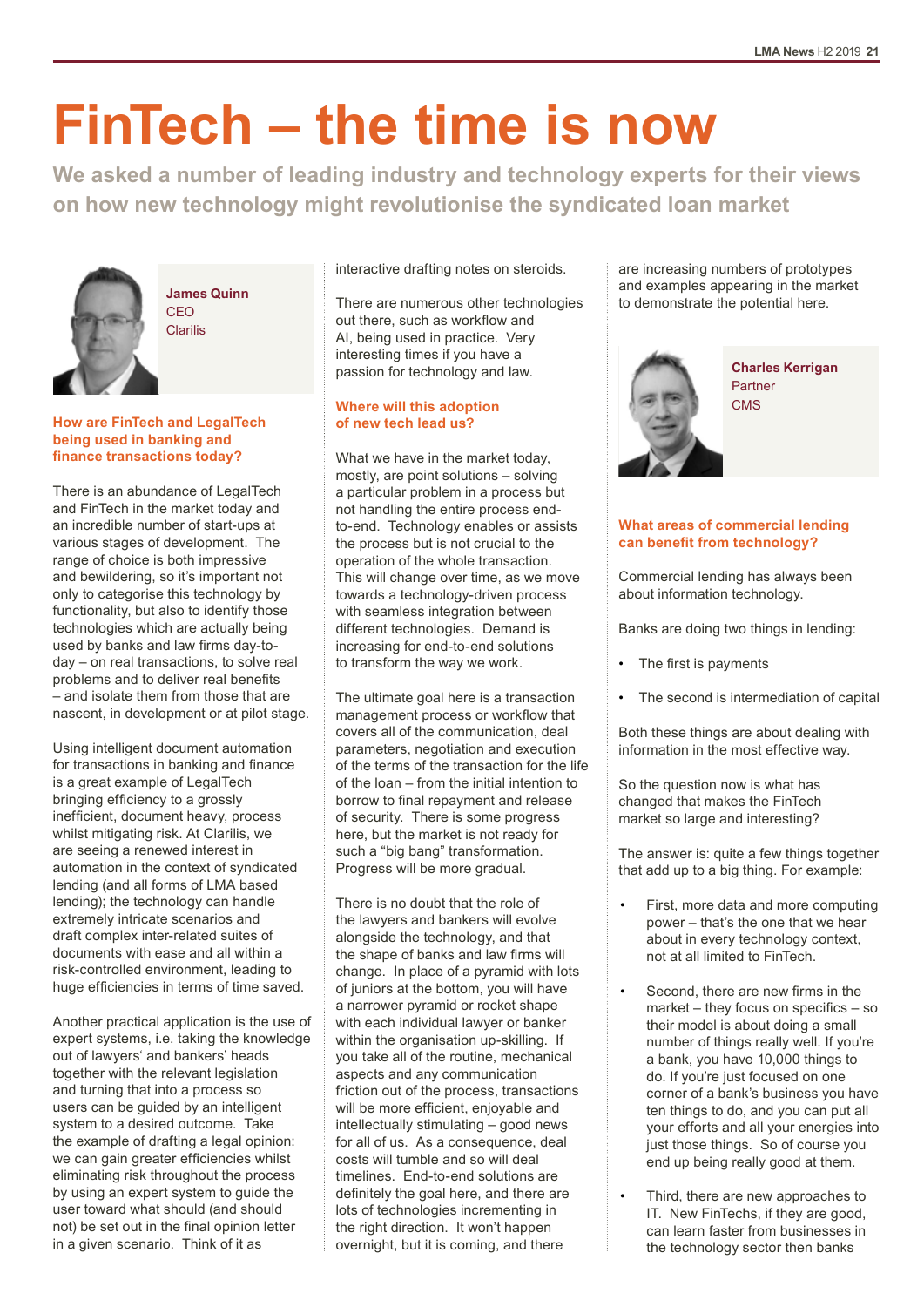can, in part because of the previous reason. If we take credit assessment as an example of this: there is the old way, which is manual. There's the new way, which is using digital technologies to assess and analyse unstructured information and use multiple data sources. Then there is the way that FinTech businesses are working on now, which is using predictive analytics to score credit. The traditional way of looking at credit using three year historic financial information is obviously biased to the past. That was its value: it was based on real data. The problem with it is that businesses fail far quicker now than they used to. So what we really want is to use real data to see what it can say about the future. We see FinTech businesses training AI models to look for characteristics that might predict success or failure in a customer's business model, its sector, its people, in the economy, to take a few examples. Which of these matters most and what are the indicators?

### **Where does blockchain really come in?**

We should start by noting that there are various types of blockchain and distributed ledger technology (DLT) terminologies. Some are multi-purpose and some do one specific thing. This isn't a problem for users, but it is worth knowing.

It might help to take an example. In commercial lending, a good example is the problem that everyone is always working on: how do we get it faster and cheaper to go from a signed term sheet to a signed set of finance documents and funds flow?

Breaking this down, let's say there are (at least) five parts to this problem.

- First, onboarding.
- Second, documentation.
- Third, loan administration.
- Fourth, information sharing.
- Fifth, secondary trading.

One quick point on each of these:

To manage onboarding, a number of businesses now store verified KYC documents on blockchainbased platforms that provide security and traceability as part of their functionality.

- Documentation managed on a blockchain is behind the idea of smart contracts. This is a big area, so for now the main point is probably just to say that developments here will lead to more efficient and automated document production and operation. Templates in syndicated lending are being built by multiple parties.
- Payments, particularly cross-border payments, are complicated and expensive. This is primarily an information problem. To successfully make payments you need to know the different standards and regulations and processes in any jurisdiction. Using blockchain technology, i.e. a security system used by multiple transaction parties, promotes efficiency because each local jurisdiction can apply its own rules and control its own part of the process but still in an integrated system.
- Blockchain is very well-suited to multi-party information sharing in a secure environment. Information on a blockchain is securely updated in real time so finance parties can receive, review, update, and respond to information posted by an agent or a borrower.
- A trading platform using blockchain technology can be programmed to respond in real time to the regulatory environment. So in practice, if, say, a French lender is not permitted to make a transfer to an Italian lender, any trade that those parties try to effect on the platform will simply not be actioned by the platform – so there is no delay or error caused by checking or missing a relevant rule, it is automatic as a feature of the platform.

So, what it adds up to is a better overall process:

- **Quicker**
- More tailored
- A better customer experience

Blockchain and DLT aren't the answer to everything. But considering the use of these technologies can lead to improvements in how databases are built and information is handled. Financial services suit the use cases because they are time and information intensive. It is an area where there are multiple trusted parties and requirements for

clarity and finality in relation to updating of records. The fact that central banks and policymakers are working with the technology supports the view that it is viable and will continue to evolve.

If you're old enough to remember getting a work computer, you already know that it is possible for something to be obvious but still revolutionary.

In five years it will be part of the furniture, like word processing – if you're old enough to remember getting a work computer, you already know that it is possible for something to be obvious but still revolutionary.



**David Jesson** Executive Director, Loans Platform IHS Markit

# **How does the loan industry need to adapt to make best use of the existing technology in the market?**

Over the past five years, the loan industry has seen unprecedented growth globally, and loan trading over this period has more than doubled in volume. Institutions which scaled back resourcing post-2008 have increasingly leaned on technology to keep pace with growth.

The most efficient and nimble institutions adopted approaches that allowed them to be flexible in their resourcing in order to keep pace with growth. We saw institutions look for "quick" wins" where they could install tech with the minimum of disruption that allowed them to create capacity.

Let's look at a simple example of this – Loan Reconciliation. Is reconciliation the buzziest of technology stories in the market? No, but automating how Agents match their books with lenders eliminates virtually all the operational white noise resulting from the Lenders' need to confirm their commitment positions. In our experience, an Agent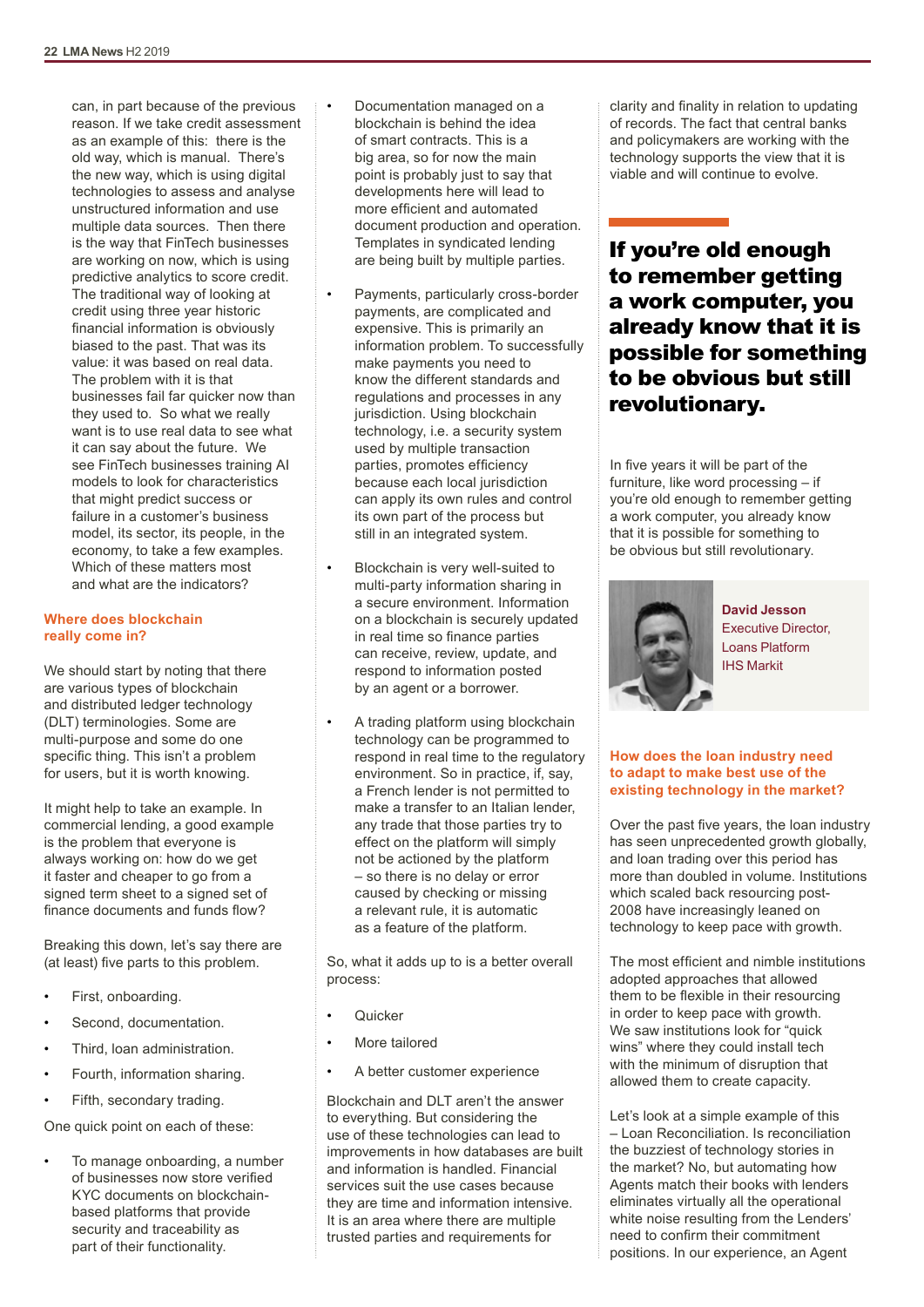adopting electronic Loan Reconciliation goes from manually processing 100% of position queries to handling only the 5% that are true exceptions requiring a skilled intervention. This shift enables Agents to focus their resources on more valuable activities such as KYC, trade settlement or other client services.

Custodian messaging is another area where automation is replacing manual processes, saving time and reducing errors and risk. Straightforward integration is available today to automate payment instructions. Rather than lenders having to send emails to custodians, the trade settlement platform can now generate electronic messages for custodians, covering notice of settlement date and settlement amounts, and wire over instructions when its clients complete trades.

#### **What are the next generation transformative technologies coming to the loan market?**

Much is spoken of "transformative technology" – some of it applicable and some speculative. How this is interpreted will also differ greatly from institution to institution. So let's stick to the facts as we see them: inefficiency in the loan market, especially inefficiencies particular to loans, are unsustainable for a healthy market that aims to self-regulate. This is true in the best of times, but will come into high relief when dislocations happen or when the credit cycle inevitably turns.

With greater credit risk comes greater need to have settlement certainty. For loans, this means moving away from the de-coupled trade settlement practices we have today, where assets transfer independently of payments. To remedy this, IHS Markit is developing Stax, a new solution combining the automation of smart contracts, the efficiency of tokenizing cash and the immutability of a distributed ledger. Stax not only creates complete settlement certainty by coupling asset transfer with cash transfer, but it also enables settlement to occur at any time of day on any day of the year because the ledger never sleeps. Netting of payments will become a reality and gone will be the days of sending and reconciling multiple wires.

Beyond this, over the next five years, we can expect vanilla processes to be administered by technology. Reconciliation of both cash and positions will be something of the past as tools (existing or future) are used to perform these actions.

More broadly, work will become much more collaborative. Email will be phased out and workflow tools will be embedded with better, more task specific communication methods, like chat. People want the ability to discuss and solve in groups without hefty cumbersome email chains. Email isn't the place to resolve trade breaks – the trade settlement platform is. Email isn't the place to raise questions about reconciliation – the portfolio accounting platform is. As collaboration becomes more integrated, workflow becomes more seamless and the market more efficient.

# People want the ability to discuss and solve in groups without hefty cumbersome email chains.

In summary, there will be changes in the way we operate and the technology used. However, we also expect a greater demand from the market to ensure the technology that exists today collaborates and integrates seamlessly, irrespective of the underlying provider. Tools such as Loan Processor, which provides twoway messaging and workflow between all of our Loan Platform products, and downstream lender of record platforms (WSO, ACBS, LIQ) are likely to become common place across the industry.



**Lucy Shurwood** Partner Pinsent Masons

# **What steps do market participants need to take to ensure that they can benefit from AI/ML capabilities?**

As technology becomes increasingly sophisticated and we look to leverage "artificial intelligence", it is tempting to see technology as a magic bullet – a shiny black box that will solve all our problems.

This myth of "AI as panacea" conceals two basic truths. The first is that, unless the information architecture<sup>1</sup> is sound, no amount of shiny technology is going to work well (or even at all). Secondly, the better the information

architecture, the less complex the shiny technology needs to be.

To benefit from the full potential of technology such as AI or ML, market participants should therefore focus on their information architecture first and their cutting-edge AI second.

Good hygiene around record keeping and relatively straightforward principles around who "owns" records will help to ensure that the underlying information is optimised for the use of AI. This can be particularly challenging for large financial institutions, where several teams or divisions will share ownership of customer, transaction and portfolio data.

If the underlying data is poorly structured and disorganised it can be difficult, or even impossible, to use AI to gather useful information. Imagine trying to make out a single voice in the crowd at a Beyonce concert.....

Well-organised and structured data is easier to interrogate – now imagine that everyone (including Beyonce) is speaking normally at that concert and the single voice is shouting. It becomes much easier and quicker to find what you need.

The "AI" then becomes the tool that helps to find the really difficult information, when nothing else can – to continue the concert analogy, it turns off the microphone and tunes all the voices to whispers, except the one you are looking for.

# **What are the implications for humans, as computer systems become capable of performing more complex tasks?**

It can be tempting to join the prophets of doom who claim that in a short time we'll be kept as slaves by a race of robot overlords....in reality the impact of "the rise of the machines" is likely to be more gradual – and hopefully more benevolent.

The most likely implications for humans in the short to medium term will be repurposing, rather than redundancy. Although computers are becoming capable of performing more complex tasks, there are still many areas in which human skills are critical. To give an example from my own work as a lawyer, I will use technology to find a clause across a set of several hundred documents, but I will think about what that means for the transaction.

Advances in computer technology can also enhance human skills,

1. Information architecture is how data is structured and organised, particularly in shared information systems (such as those used by market participants).